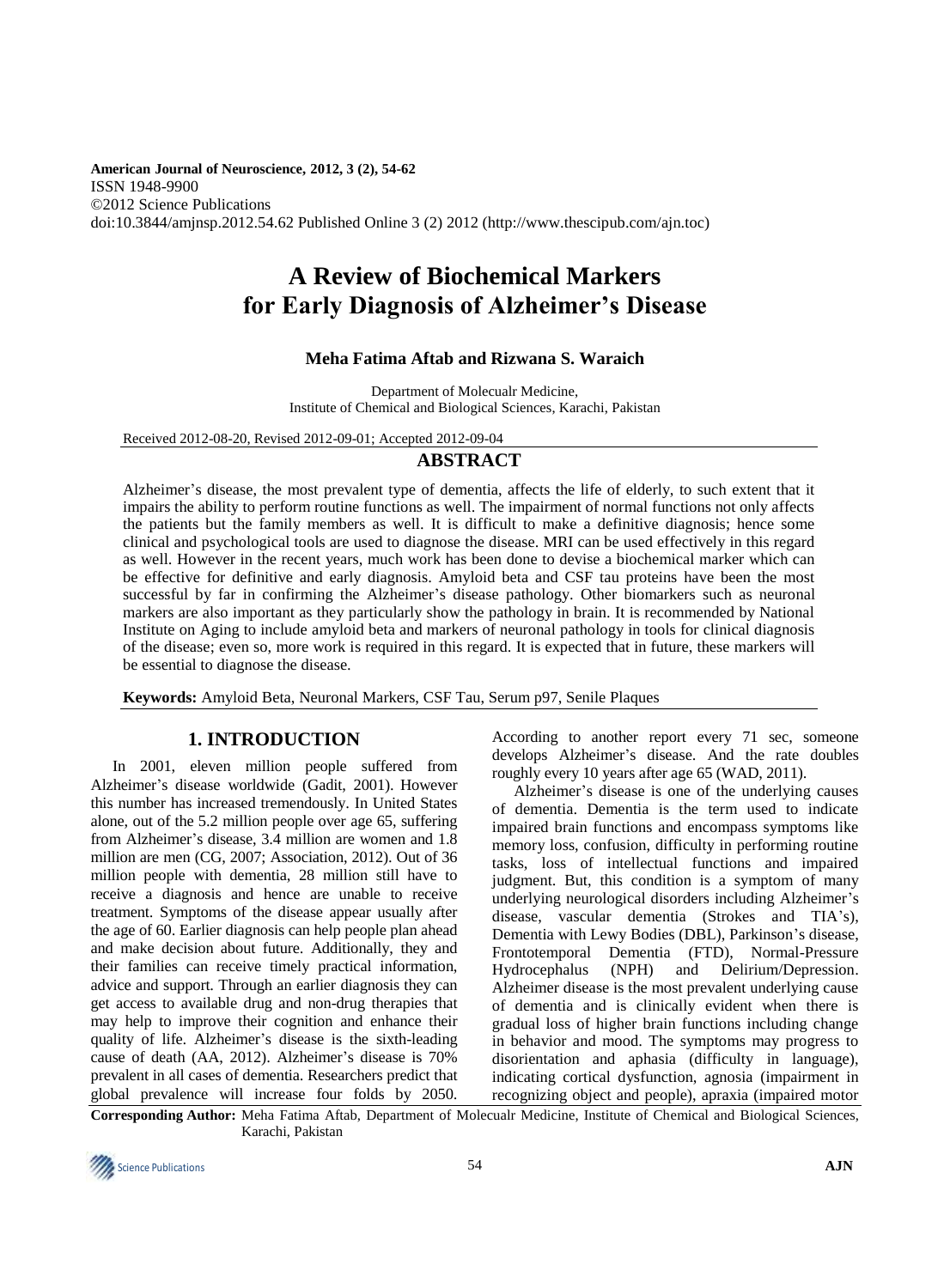function) and significant of all, memory impairment. With disease progression patients suffer disability and immobility as well. The brain of such patients shows gross cortical atrophy with compensatory ventricular enlargement. The morphologic features include Neurofibrillary Tangles (NFTs), neuritic (senile) plaques (SPs), neuronal loss and amyloid angiopathy. Neurofibrillary tangles are filamentous bundles in cytoplasm of the neurons displacing or encompassing nucleus. In the pyramidal cells, they appear as 'flame' while in rounder cells they appear as 'globos tangles' (Frosch *et al*., 2010). Senile (neuritic) plaques present outside the neuron, appear as spherical bodies bearing dilated and tortuous neuritic processes around an amyloid beta core which contains some abnormal proteins like amyloid beta plaques which are derived through the processing of Amyloid Precursor Protein (APP) (Frosch *et al*., 2010; Harvey *et al*., 2006). The aggregates of amyloid beta obtained from processing of APP are difficult to degrade which consequently activate inflammatory cascade that lead to oxidative injury and alterations in phosphorylation (Frosch *et al*., 2010). Familial causes or genetic mutations involved in disease pathology include mutations on chromosomes 21, 14 and 1. Risk factors for AD are advanced age, lower intelligence, small head size, history of head trauma and female gender (Cummings *et al*., 1998; Yaari and Corey-Bloom, 2007).

# **1.1.Biochemical Markers for Early Diagnosis of Alzheimer's Disease 1.1.1. Amyloid Beta**

Amyloid beta comprises of 36-43 [amino acids](http://en.wikipedia.org/wiki/Amino_acid) that is derived from the [Amyloid precursor protein.](http://en.wikipedia.org/wiki/Amyloid_precursor_protein) It has many isoforms including 1,14,15,16 and 37, 38 and 39, 40, 42. Some functions of amyloid beta have been discovered including protection against [oxidative stress](http://en.wikipedia.org/wiki/Oxidative_stress) (Zou *et al*., 2002; Baruch-Suchodolsky and Fischer, 2009), activation of JNK and MAPK [enzymes \(](http://en.wikipedia.org/wiki/Enzymes)Bogoyevitch *et al*., 2004), regulation of [cholesterol](http://en.wikipedia.org/wiki/Cholesterol) transport (Yao and Papadopoulos, 2002), enhancement of synaptic plasticity and memory [\(Puzzo](http://www.ncbi.nlm.nih.gov/pubmed?term=Puzzo%20D%5BAuthor%5D&cauthor=true&cauthor_uid=22735675) and [Arancio, 2012.\)](http://www.ncbi.nlm.nih.gov/pubmed?term=Arancio%20O%5BAuthor%5D&cauthor=true&cauthor_uid=22735675). It also functions as a transcription factor [\(Maloney and Lahiri, 2011\)](http://en.wikipedia.org/wiki/Transcription_factor) and has anti-microbial activity (Soscia *et al*., 2010) which shows significant association with pro[inflammatory](http://en.wikipedia.org/wiki/Inflammation) activity of Amyloid beta. The oligomers of amyloid beta are postulated to cause neurotoxicity by attacking through ligand-binding complexes at specific synapses [\(Klein, 2](http://www.ncbi.nlm.nih.gov/pubmed?term=Klein%20WL%5BAuthor%5D&cauthor=true&cauthor_uid=22785404)012). Αβ 42 levels are decreased in cerebrospinal fluid of Alzheimer's disease patient (Frosch *et al*., 2010). However, Aβ-40 is unchanged. In order to find a biomarker which is more specific, Ab42/AB40 ratio was calculated and found to be useful in early and clinical phases of Alzheimer's disease. Ratio with other isoforms of Amyloid Beta that are 14, 15, 16 and 37, 38 and 39 are also useful (Frosch *et al*., 2010). Autopsies of Alzheimer's disease patients revealed the sensitivity of Aβ1-42 to be 79% and specificity to be 61% while assessing a diagnostic discrimination of AD from NADD(non-Alzheimer's dementia) (Roher *et al*., 2009). Aβ-42 is also found elevated in plasma of Familial Alzheimer Disease (FAD) Mutation Carriers (MCs) and this level might decline with disease progression before developing overt dementia. The ratio of Aβ42 to Aβ40 was also found reduced in the CSF of non demented MCs (mutation carriers) (Ringman *et al*., 2008).

# **1.2. CSF-Tau**

CSF-tau, a microtubule-associated protein, is although sensitive, indicating acute injury following plaque formation, but high CSF-tau is also present in vascular dementia, resulting in a lower specificity. Increased CSF-tau is present during the whole course of the disease in Alzheimer's disease which suggests that it may be present before the onset of clinical dementia (Andreasena *et al*., 1998; Zetterberga *et al*., 2003; Arai *et al*., 1995; Mattsson *et al*., 2009). Tau is also helpful in discriminating patients of Alzheimer's disease with frontotemporal dementia<sup>26</sup>. Moreover, elevations of t-tau (total tau) and p-tau (phosphorylated tau) 181, the isoforms of Tau protein, are sensitive indicators of presymptomatic disease (Ringman *et al*., 2008). CSF Ptau231P is found to serve as an in vivo surrogate biomarker of neurofibrillary pathology in Alzheimer's disease (Buerger *et al*., 2006).

# **1.3. Combination of Amyloid Beta and CSF Tau**

Abnormal levels of the CSF tau and amyloid beta proteins in the cerebrospinal fluid are observed in individuals with known Alzheimer's disease and thus these two proteins have been investigated for their diagnostic utility (CCHP, 2011). CSF P-tau is 83% sensitive and hence can be used to diagnose acute injury and is 75% specific reflecting its remarkable association with the disease, while Aβ-42 has a sensitivity and specificity of 93% (Zetterberga *et al*., 2003; BRLS, 2011; Karolinska, 1998). An optimal cutoff of 234 pg mL<sup>-1</sup> for total tau has 85% sensitivity and 84% specificity (BRLS, 2011) while an optimal cutoff of 361 pg  $mL^{-1}$  has sensitivity and specificity of 72 and 69% respectively for distinguishing Alzheimer's disease from Frontotemporal Dementia (FTD) and Dementia with Lewy Bodies (DLB) (BRLS, 2011). There is an association of  $\text{A}\beta$ -42 abnormalities with increased rate of cognitive decline, disease progression and risk of conversion to Alzheimer's disease. This association was not found for tau

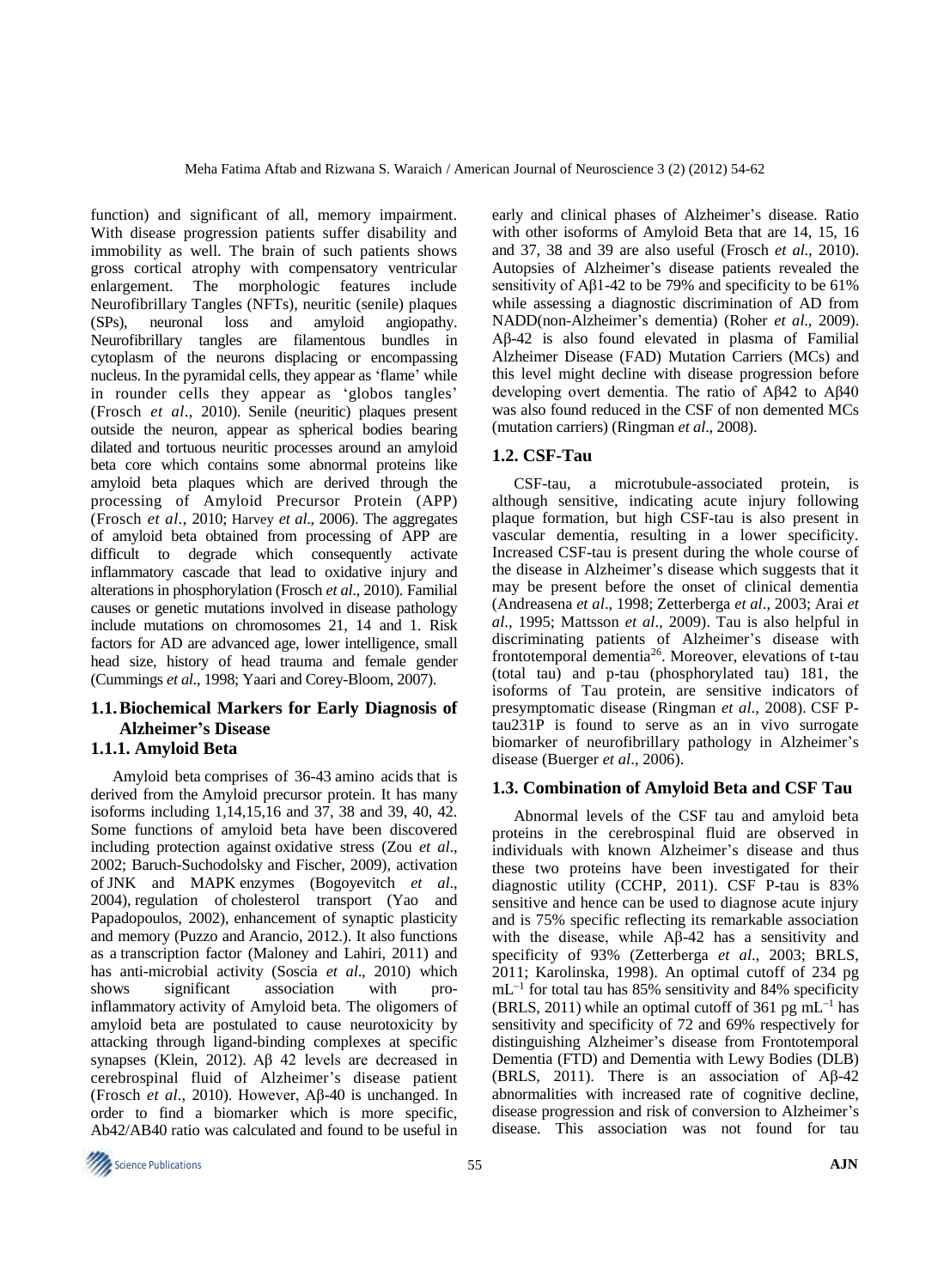abnormalities in CSF. Abnormal levels for Aβ-42 (<495 pg mL<sup>-1</sup>) and tau (>356 pg mL<sup>-1</sup>) were accompanied by increased (but imprecise) risks for progression to Alzheimer's disease (BRLS, 2011).

Mild Cognitive Impairment, a brain-function syndrome is related to aging, but does not interfere with routine tasks. The period when memory loss is significant in MCI, suggest conversion of MCI to Alzheimer's disease. Pathological levels of Aβ-42, total tau and phosphorylated tau (p-tau) that are  $\geq 2$  in CSF biomarkers predict MCI (Mild cognitive Impairment) conversion to AD and indicate the stable form of MCI (Parnettia *et al*., 2005; Andreasen, 2000). Studies have shown that for the discrimination of AD from ND (nondemented) control subjects, measurement of a set of markers including Aβ1-42, ApoA1 and HPX improved diagnostic performance over that obtained by measurement of Aβ1-42 alone<sup>33</sup>. Ratio of phosphorylated tau to Aβ-42 is significantly increased in patients with AD and has high diagnostic accuracy in distinguishing patients with Alzheimer's disease from healthy control subjects with sensitivity of 86% and specificity of 97%. CSF ratio of phospho-tau to Aβ-42 is more useful and can be recommended as an aid for evaluating individuals suspected of dementia due to Alzheimer's disease (Karolinska, 1998; Maddalena *et al*., 2003; Sobow *et al*., 2004; Blennow *et al*., 2001; Humpel, 2011).

## **1.4. Amyloid-Beta Derived Difusible Ligands**

Proteins named Amyloid Beta-Derived Diffusible Ligands [\(ADDLs\)](http://alzheimers.about.com/od/research/a/ADDLs.htm) are known to have a negative effect at the synapse. The ADDLs contribute to the buildup of amyloid beta protein plaques and this is thought to have a direct effect on cells that store memories and process information. ADDLs are so small (20,000 times finer than a human hair) and so diluted that, up till now, they have been impossible to find in the living. So, a method has been devised using Amyloid beta-derived diffusible ligands in which both gold and magnetic nanoproteins that bind to them are studied. Some of the nanoproteins also bind to a section of [DNA](http://alzheimers.about.com/od/research/a/vaccine_alz.htm) which acts like a biochemical barcode. This can then be read in order to detect where ADDLs are concentrated. By using a magnet, the ADDLs attached to the magnetic nanoproteins, can be removed [\(Kennard,](http://alzheimers.about.com/bio/Christine-Kennard-10891.htm) 2005).

#### **1.5. CSF Monoamine Metabolites**

The CSF monoamine metabolites have been studied to a great extent, but the results are still confusing. At autopsy there is a marked decrease in total brain norepinephrine, serotonin and dopamine, but in vivo measures of the metabolites do not show consistent decreases. Most studies show normal levels, some show

reductions, while one study reports an increase in norepinephrine metabolites (Boller, 2002). F2-isoprostane, an oxidative stress marker, is found to be elevated in the CSF of preclinical FAD MCs (Familial Alzheimer's Disease mutation carriers) and indicates that oxidative stress occurs following mis metabolism of amyloid precursor protein (Ringman *et al*., 2008).

## **1.6. Plasma Biomarkers**

The markers detected in plasma, for early diagnosis of Alzheimer's disease, have also been studied but have met little success. These include alpha-2 macroglobulin and complement factor H, which show increased expression. These are also present in senile plaques. Similarly alpha-1antitrypsin and alpha-1antichymotrpsin and decrease levels of ApolipoproteinA1 in blood plasma and serum are some markers which need to be studied further (Bauer *et al*., 1991; Strohmeyer *et al*., 2002; Maes *et al*., 2006; Matsubara *et al*., 1990; Liebermann *et al*., 1995).

### **1.7. Inflammatory Markers**

An inflammatory response in Alzheimer's disease has been observed that includes complement activation, elevated C-Reactive Protein (CRP), elevated proinflammatory cytokines (including IL-1-beta, IL-6, TNF- $\hat{I}$ ±, TGF- $\hat{I}^2$ , S100- $\hat{I}^2$ ), chemokine alterations (IL-8, MIP-1-alpha, MIP-1-beta, MCP-1) and microglial activation (Molloy *et al*., 2009). Release of inflammatory mediators occurs in Alzheimer's disease. Several proteins released due to inflammatory process in Alzheimer's disease can be used as biomarker. These proteins were detected in previous studies using ELISA, as well as proteomics approaches (Frosch *et al*., 2010) The study of cytokines produced during inflammation in Alzheimer's disease, have also shown inconsistent results. For example, CSF interleukin-6 (IL-6) levels have been reported to be increased, decreased, or unchanged in Alzheimer's disease (Pirttila *et al*., 1994).

#### **1.8. Transport Binding Proteins**

Albumin, a well known transport binding protein interacts with  $\mathbf{A}\beta$  in several ways. Albumin is present in Senile Plaques (SP) and prevents the formation of Aβ macroaggregates and protects red blood cell lyses, evidence also indicates that in plasma the majority of  $A\beta$ (approximately 89%) is bound to albumin. Other Aβ transport proteins include vitamin D-binding protein, which has no known relation to AD or dementia. Transthyretin, a carrier protein found in serum and CSF, is actually responsible for transporting Thyroxine (T4) and retinol binding protein in a state when it is bound to

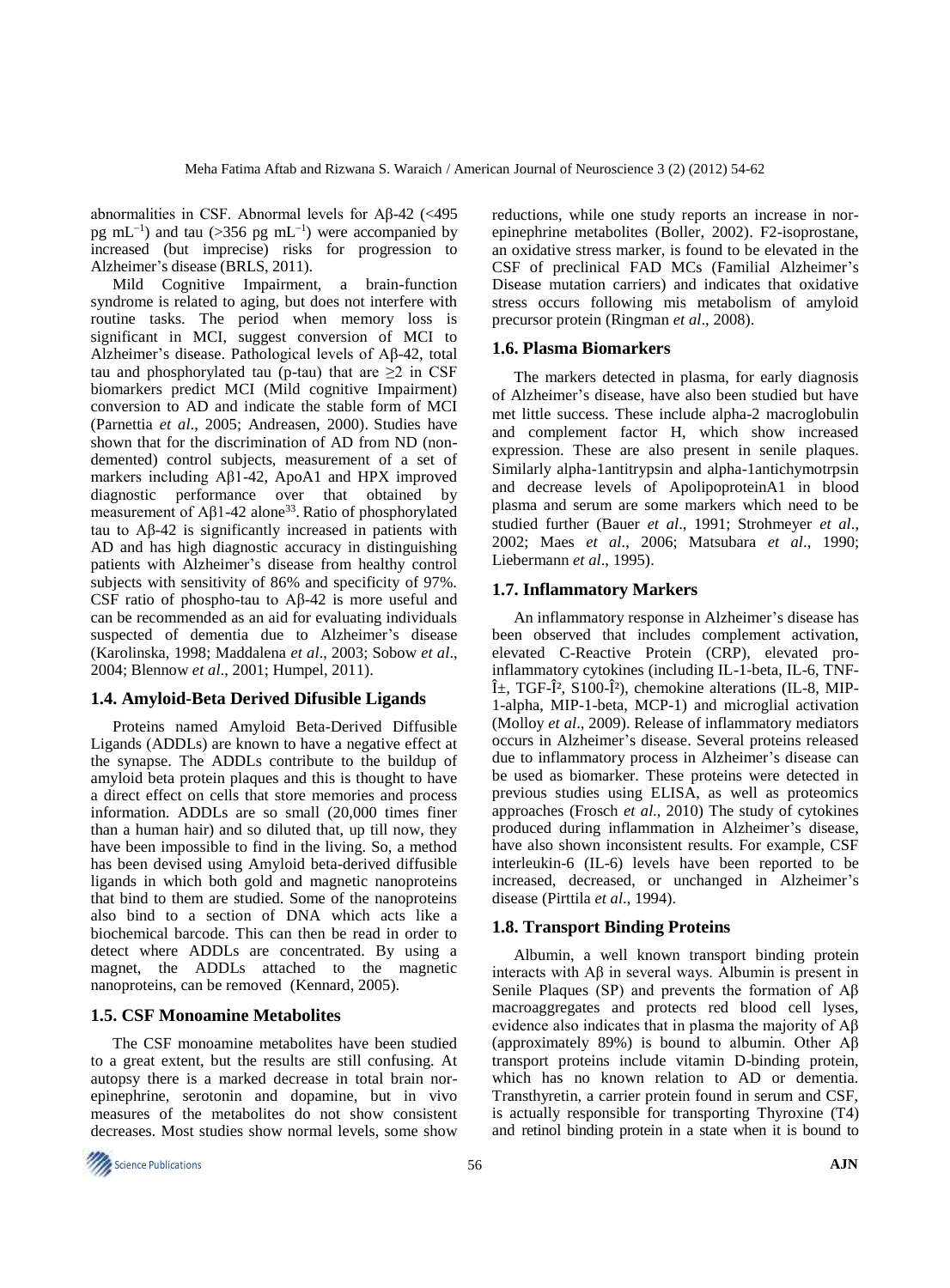retinol [\(Ingenbleek](http://www.ncbi.nlm.nih.gov/pubmed?term=Ingenbleek%20Y%5BAuthor%5D&cauthor=true&cauthor_uid=7946531) and [Young,](http://www.ncbi.nlm.nih.gov/pubmed?term=Young%20V%5BAuthor%5D&cauthor=true&cauthor_uid=7946531) 1994). It is produced by choroid plexus in CSF and by liver in serum. Transthyretin has been found to form stable complexes with Aβ peptides from CSF and may inhibit aggregation of Aβ. Apolipoprotein E (ApoE) and ApoJ are the main lipoprotein carriers for Aβ. Some studies show a decrease in ApoE isoforms in Alzheimers (Finehout *et al*., 2007).

#### **1.9. Urinary Biomarkers**

Urinary neural thread (Neural Thread Protein; NTP), a urinary biomarker test is a sensitive marker reflecting acute injury in the course of disease and 90.1% specific for diagnosis of probable Alzheimer's disease (BRLS, 2011). Elevated levels of AD7c-NTP (Alzheimer's disease 7c- Neural Thread Protein) isoform can be seen in both cerebrospinal fluid and urine of patients with early or moderately severe Alzheimer's disease and the CSF and urinary levels of AD7c-NTP have been shown to correlate with the severity of dementia. A research show that the newest configuration of the AD7c-NTP assay, called "7c Gold", has greater than 90% sensitivity and specificity for detecting early Alzheimer's disease. AD7C-NTP concentration in probable AD cases was comparable to cases of early Alzheimer's disease. The data confirmed the specificity of AD7C-NTP as an early biochemical marker of Alzheimer's disease (Boller, 2000; Ghanbari *et al*., 1998a; Aetna, 1999). It is also found that the competitive ELISA-format AD7C-NTP test in urine is an accurate method for detecting AD7c-NTP levels and could be used as a biochemical marker for diagnosis of Alzheimer's disease (Aetna, 1999; Ghanbari *et al*., 1998b; Levy *et al*., 2007; Monte and Wands, 2002).

## **1.10. Serum and Blood Markers 1.10.1. DHEA- a Blood Test:**

A Hormone, Dehydro-Epiandrosterone (DHEA) is an endogenous steroid hormone (Mo *et al*., 2006) produced by gonads, brain (Schulman *et al*., 2007) and adrenal glands and is most abundant of circulating steroid hormones. It is a metabolic intermediate in the biosynthesis of steroid hormones (Scott, 1996). In brain it has been known to be helpful for memory function (Evans *et al*., 2006). DHEA is present in high levels in the brain and possesses a wide range of biological effects. This hormone was therefore selected for blood test for early diagnosis of Alzheimer's disease. The researchers promoted the production of DHEA, by oxidation, in blood taken from non-Alzheimer's patients. However, it was seen that oxidation of blood from Alzheimer's disease patients did not show increase production of DHEA. Hence it was inferred that reduced production of DHEA by oxidation in blood is related to degree of cognitive impairment found in Alzheimer's disease. Also this test allowed for differential diagnosis of Alzheimer's disease at an early stage (Robert, 2011; Mullins, 2011; Rammouz *et al*., 2011).

#### **1.11. Serum Markers**

Hooshmand *et al*. (2010) studied the relation between serum levels of homocysteine (tHcy) and holotranscobalamin (holoTC), the active fraction of vitamin B12 and risk of developing Alzheimer's. Homocysteine is one of the biochemical tests which is included in the policy for diagnosing Alzheimer's disease (Aetna, 1999).

Serum p97 is a secreted protein which is expressed by amyloid plaque and is associated with reactive microglia in AD. Serum p97 concentration is increased even in mild Alzheimer's disease which makes it useful in the differential diagnosis of Alzheimer's disease from other dementias at early stage. It is known that p97 colocalizes with the transferrin receptor in brain capillary endothelium, which shows the possibility that the soluble p97 protein can cross the blood-brain barrier by interacting with the transferrin receptor. p97 provides a route for cellular uptake of iron from Fe-citrate that does not require transferrin. It is reported that the concentration of the soluble form of p97 in cerebrospinal fluid is two to four times more than in serum .Therefore, elevation of p97 in the brain result in the increased serum p97 concentration through the CSF route. As, p97 is localized to microglial cells associated with amyloid plaques in Alzheimer's disease, an elevated serum p97 concentration can be regarded as a substitutive marker of Alzheimer's disease. Despite theoretically being effective it shows difference between clinical diagnosis and classification. Serum p97 concentration reflect nonspecificity and incomplete sensitivity of the laboratory measure, therefore, efficacy is still ambiguous (Kim *et al*., 2001).

Serum 24S-OH-cholesterol (24S-hydroxycholesterol), a product of cholesterol oxidized enzymatically, is synthesized in the brain. It has found to be an early marker for Alzheimer's disease. Glial fibrillary acidic protein autoantibody (a major fibrous protein of multiple sclerosis plaque) level is suggested to be a late marker for neurodegeneration (Teunissen *et al*., 2001).

Patients with type II diabetes and Alzheimer's disease express metalloproteases, but their expression is more complex for understanding as these proteins have different pattern of expression between AD and AD-type II Diabetes patients and among patients and healthy controls (Orlacchio *et al*., 2008).

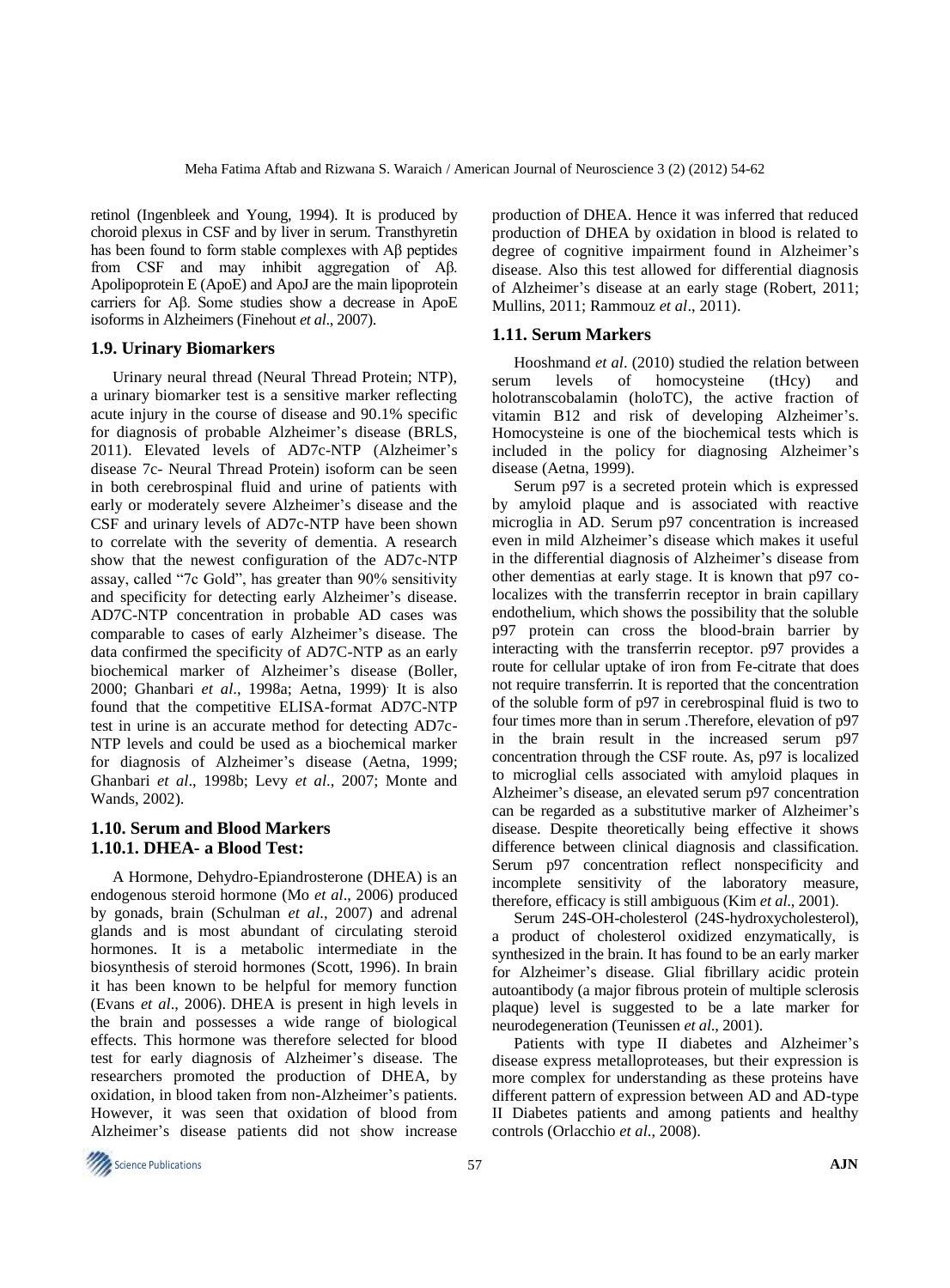Neuronal and glial derived proteins (such as S100B and NSE) have also been studied in this regard. Glial derived protein S100B (S100 calcium binding protein B) is responsible for, proliferation of melanoma cells, [neurite](http://en.wikipedia.org/wiki/Neurite) extension stimulation of Ca<sup>2+</sup>fluxes, [astrocytosis](http://en.wikipedia.org/wiki/Astrocytosis) and axonal proliferation, inhibition of [PKC-](http://en.wikipedia.org/wiki/Protein_kinase_C)mediated [phosphorylation](http://en.wikipedia.org/wiki/Phosphorylation) and inhibition of microtubule assembly. In a developing brain it functions as a [neurotrophic factor](http://en.wikipedia.org/wiki/Neurotrophic_factor) and neuronal survival protein. Hence, serum levels of S100B are studied as a marker for brain functional condition and serum NSE levels reflect morphological status in AD. Serum NSE levels are unchanged while serum levels of S100B are significantly reduced hence a positive correlation between S100B levels and AD severity and a negative correlation between NSE levels and morphological AD has been discovered (Chaves1 *et al*., 2010).

#### **1.12. Neuronal Markers**

Contactin, a neuronal membrane protein is known to have a role in communication between neurons and glia and the observed molecular weight and sequence coverage was found consistent with a contactin fragment. Neuronal Pentraxin Receptor (NPR), another neuronal membrane protein was suggested to be involved in the clearance of synaptic debris, although the exact function of this marker was not clear (Finehout *et al.*, 2007)  $\alpha$ 1-Antichymotrypsin (A1ACT) was observed either increased or unchanged in CSF samples of Alzheimer's disease patients (Matsubara *et al*., 1990; Harigaya *et al*., 1995; Pirttila *et al*., 1994). However some contradictory results show that more studies are required to raise the possibility of A1ACT to be tagged as an effective biomarker (Woon *et al*., 2007). Alzheimer disease associated protein ADAP, another neuronal marker is found to have three major ALZ-50 subunits including A-68.This assay requires ALZ-50 and a rabbit antibody raised against a highly ADAP enriched brain protein fraction. It is suggested to be a helpful diagnostic marker for AD (Ghanbari *et al*., 1990). Some postmortem studies have shown reduction in cholinergic indices, including Choline Acetyl Transferase (CAT), acetylcholinesterase (AChE) and many cholinergic neurons. Moreover, these changes were correlated with cognitive decline measured clinically (BRLS, 2011). Even then, the results of cholinergic markers studies in the CSF have been disappointing. Measures of AChE have been found normal or reduced, suggesting ambiguity (Boller, 2001).

Protein Kinase C (PKC) is found in autonomic ganglia and CNS. In autonomic ganglia, it induces excitatory post-synaptic potentials, while in CNS it is also responsible for memory apart from the excitatory function. A recent study suggests the possibility that PKC dependent phosphorylation may be involved in an early stage of plaque formation. Two evidences support this. First, diffuse plaques, which precede the appearance in Alzheimer's disease. Second, the decline of levels of particulate PKC and the reduced PKC-dependent P86 phosphorylation that were found in the cortex of clinically non-demented individuals along with cortical diffuse plaques (Masliah *et al*., 1991).

## **1.13. Genetic Markers**

The protein, ApoE, is present on [chromosome 19](http://en.wikipedia.org/wiki/Chromosome_19_(human)) in a group with [Apolipoprotein C1](http://en.wikipedia.org/wiki/Apolipoprotein_C1) and the [Apolipoprotein](http://en.wikipedia.org/wiki/Apolipoprotein_C2)  [C2.](http://en.wikipedia.org/wiki/Apolipoprotein_C2) ApoE has three [isoforms,](http://en.wikipedia.org/wiki/Isoform) ApoE2, ApoE3 and ApoE4. ApoE-ε3 is the normal protein, while ApoE-ε2 and ApoE-ε4 are the dysfunctional proteins. There is an association between the apolipoprotein E (apoE), ApoEε4 genotype and Alzheimer's disease. Several other genotypes of ApoE-ε3 are discovered i.e., 2, 3 or 4. The ApoE4 allele is found to be over-represented in late ons*et Al*zheimer's. ApoE-ε3 protect from phosphorylation while ApoE-ε4 increases the phosphorylation of tau (Karolinska, 1998; Andreasen, 2002) the positive and negative predictive values are inadequate to confirm apoE genotyping as a diagnostic test for Alzheimer's.

CLU gene, present on chromosome 8 produces the protein Clusterin. Clusterin has variety of functions which include regulation of cell lysis mediated by complement, programmed cell death, membrane recycling and cell-cell adhesion. It also acts as complement inhibitor. It binds to and from complexes with, immunoglobulins, [complement](http://en.wikipedia.org/wiki/Complement_system) components, [heparin,](http://en.wikipedia.org/wiki/Heparin) [beta amyloid,](http://en.wikipedia.org/wiki/Beta_amyloid) [bacteria,](http://en.wikipedia.org/wiki/Bacteria) lipids, [leptin,](http://en.wikipedia.org/wiki/Leptin) [paraoxonase.](http://en.wikipedia.org/wiki/Paraoxonase) Clusterin though has variety of functions, but the main function important in Alzheimer's disease is the elimination of the major component of amyloid plaques. CLU gene is also a newly tested gene in this regard, constituting about 9 percent of Alzheimer's cases and CR1, thought to be responsible for about 4 percent of cases. Positive results for the new genetic variations are said to increases a carrier's risk of disease by up to 20% which is quite less than the 50 to 100 percent increase produced by the APOE marker (Duncan, 2009).

In 1993 Schellenberg demonstrated linkage of the disease to the long arm of chromosome 14. Five mutations in a novel gene from this region (S182) were later identified in several cases of early onset familial

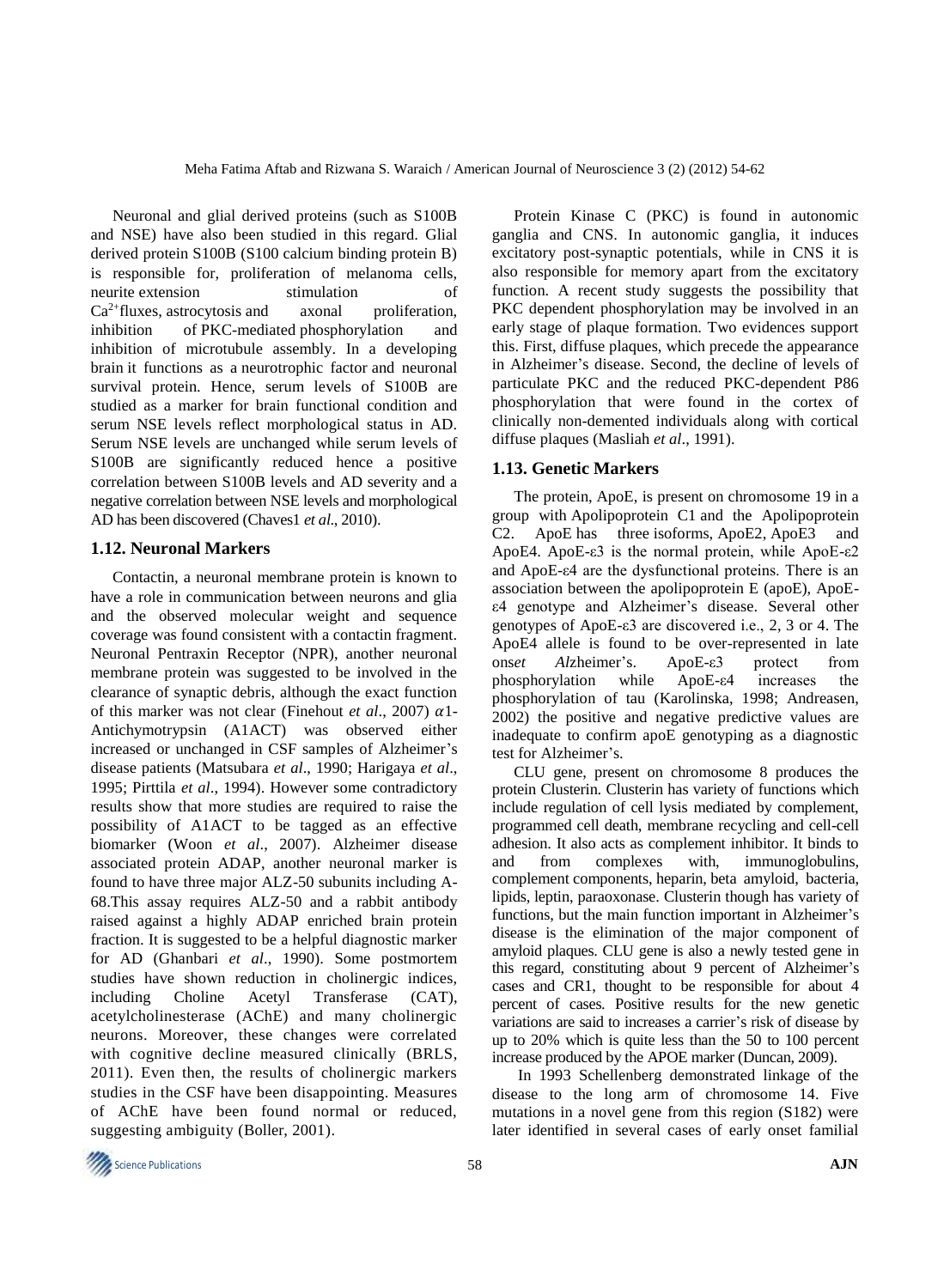Alzheimer's Disease (FAD). S-182 was later renamed presenilin 1gene or PS-1gene the resulting protein of which has 467 amino acids and multiple transmembrane domains. Presenilin 1 is a core protein of the resulting presenilin complex. Presenilin is responsible for mediating the regulation of proteolytic event by gamma secretase (and several other proteins), which is responsible for production of beta amyloid, which in the accumulated form, produces amyoid plaques. More than 50 AD-causing mutations up till now have been demonstrated in the PS-1 gene (Andreasen, 2000), the autosomal dominant familial forms of Alzheimer's disease are discovered in three different genetic mutations: Mutations of the Amyloid Precursor Protein (APP) gene on chromosome 21, genes encoding Presenilin 1 (PS1) on chromosome 14 and presenilin 2 (PS2) on chromosome 1. Mutations in the Amyloid Precursor Protein (APP), Presenilin 1 (PS*1*) and Presenilin 2 (PS*2*) genes that result in autosomal dominant familial AD were identified in the early part of the decade (Diaz-Arrastia and Baskin, 2001; Ringman *et al*., 2008).

Neuronal sortilin receptor gene has also been studied in this regard. The resulting protein is a neuronal apolipoprotein E receptor. Genetic variants of the neuronal sortilin-related receptor with A-type repeats (SORL1, also called LR11 or SORL A) have been found to be risk factors for the development of Alzheimer's Disease (AD). Significant relation between CSF Aβ (1- 42) levels and the SORL1 SNPs 23 and 24 were identified in the AD group (Kim *et al*., 2011). In addition to known candidate genes, APOE, TOMM40 and one hypothetical gene LOC100129500 partially overlapping APOE; one novel gene, EPC2 and certain other genes were associated with CSF biomarkers that are related to AD. But these findings require further cohort studies (Swaminathan and Shen, 2011).

# **1.14. Recent Advances in Alzheimer's Disease Research**

A study by Maria Teresa Ferretti *et al*. (2012) added new aspects to the pathophysiology of Alzheimer's disease. This study reveals that, before deposition of plaque, some markers of microglial activation are already in process and they are up regulated in the hippocampal region of the transgenic mice studied. These markers include major histocompatibility complex class II (MHC-II), CD40 and inducible Nitric Oxide Synthase (i-NOS). Microglial cells have been observed to be drawn to the region of brain where cells are burdened with amyloid oligomers. Also, neuron-specific cyclooxygenase 2 (COX-2) is up regulated specifically in the cells burdened with amyloid beta plaques. The researchers inferred that these inflammatory markers can be used to diagnose early ons*et Al*zheimer's disease (Ferretti *et al*., 2012). Muller and Zheng in their latest review have also established some important aspects of Amyloid Precursor Protein (APP). The cleavage of APP by β-secretase (BACE) at the amino terminus of Aβ yields large soluble ectodomians called APPsα and APP sβ. The primary neuronal cultures have been shown to have high expression of β-secretase and hence, increased production of APPsβ and AB. The AAPsβ is toxic and is known to bind to death receptor DR6, mediating axon pruning and degeneration (Muller and Zheng, 2011).

## **2. CONCLUSION**

Despite extensive work on early diagnosis of Alzheimer's disease, the 2012 Alzheimer's disease facts and figures suggest further research on implementing biochemical markers as necessary tools for diagnosis of the disease. However, these markers are recommended in the new guidelines and amongst the discussed biomarkers, markers for neuronal injury and betaamyloid are suggested for early diagnosis of Alzheimer's disease. These new guidelines have categorized Alzheimer's disease into three stages, the pre-clinical stage of Alzheimer's disease, MCI (Mild cognitive impairment) due to Alzheimer's disease and the last, dementia due to Alzheimer's disease. No biomarker for the pre-clinical stage is recommended; rather more work is required to set any biomarker as the criteria for diagnosis. However, biomarkers are recommended for MCI due to Alzheimer's disease stage but more work is required in this regard too. In future, these biomarkers will be essential to diagnose Alzheimer's disease as suggested by National Institute on Aging (NIA) and Alzheimer's disease Association (Association, 2012).

## **3. ACKNOWLEDGEMENT**

My regards and thanks to all the researchers who put their valuable effort in this regard. I am thankful to my professor, Dr. Rizwana S. Waraich for guiding me throughout the study.

## **4. REFERENCES**

AA, 2012. Alzheimer's Facts and Figures. Alzheimer's Association.

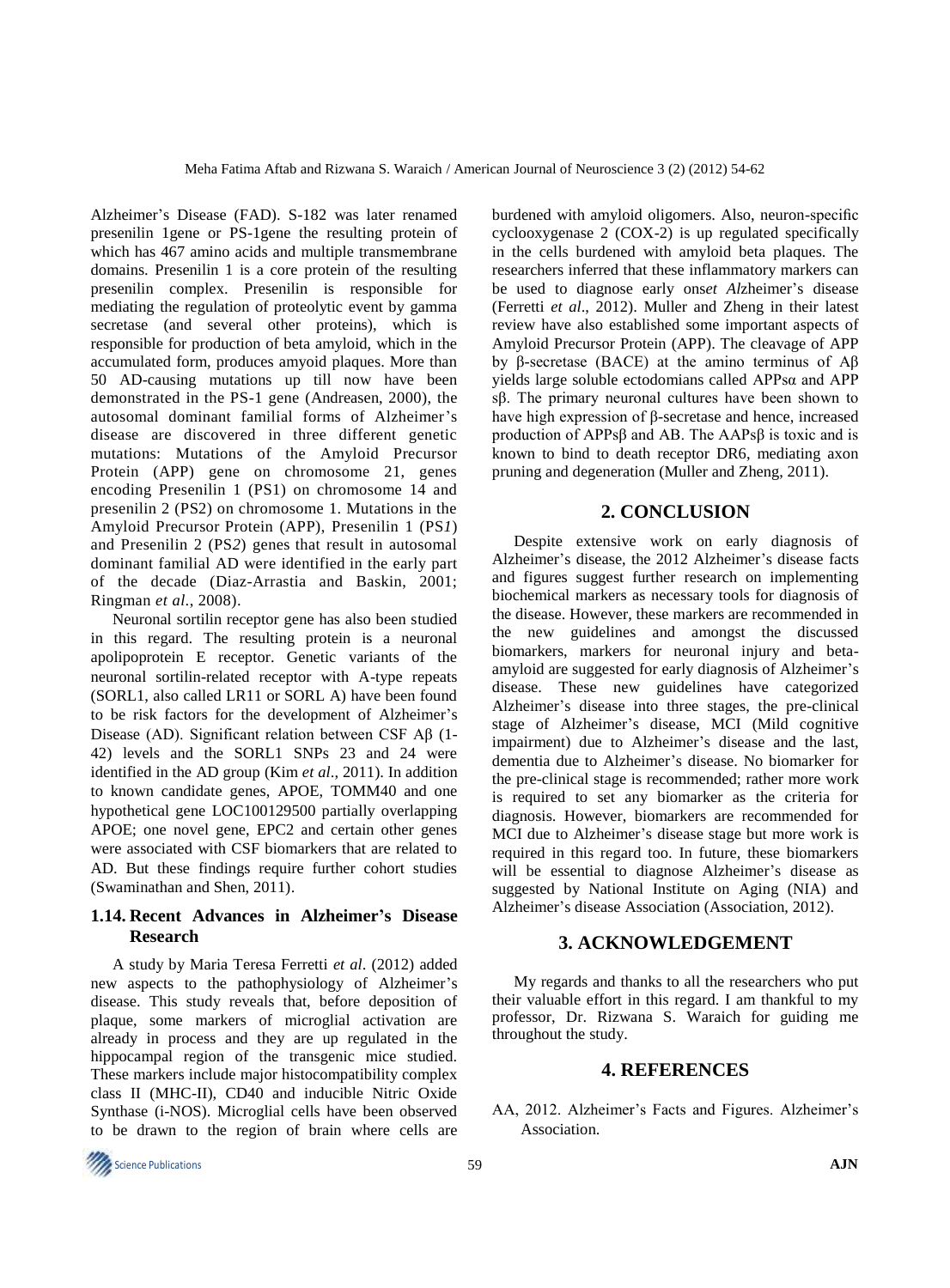Aetna, 1999. Alzheimer's disease: Diagnosis.

- Alexopoulos, P., L.H. Guo, M. Kratzer, C. Westerteicher and A. Kurz *et al*., 2011. Impact of SORL1 single nucleotide polymorphisms on alzheimer's disease cerebrospinal fluid markers. Dementia Geriatric Cognitive Disorders 32: 164-170. DOI: 10.1159/000332017
- Andreasen, N., 2000. Search for Reliable Diagnostic Markers for Alzheimer's Disease. 1st Edn., Karolinska Institutet, Stockholm, ISBN-10: 9162840398, pp: 158.
- Andreasena, N., E. Vanmechelenb, A. Van de Voordeb, P. Davidssond and C. Hessed *et al*., 1998. Cerebrospinal fluid tau protein as a biochemical marker for Alzheimer's disease: a community based follow up study. J. Neurol Neurosurg Psychiatry, 64: 298-305.
- Arai, D., M. Terajima, M. Miura, S. Higuchi and T. Muramatsu *et al*., 1995. Tau in cerebrospinal fluid: A potential diagnostic marker in Alzheimer's disease. Annals Neurol., 38: 649-652. DOI: 10.1002/ana.410380414
- Association, A., 2012. Alzheimer's disease facts and figures. Alzheimers Dement., 8: 131-68. PMID: 22404854
- Baruch-Suchodolsky, R. and B. Fischer, 2009. Abeta40, either soluble or aggregated, is a remarkably potent antioxidant in cell-free oxidative systems. Biochemistry, 48: 4354-70. PMID: 19320465
- Bauer, J., S. Strauss and S. Strauss, 1991. Interleukin-6 and alpha-2-macroglobulin indicate an acute-phase state in Alzheimer's disease cortices. FEBS Lett., 285: 111-114. PMID: 1712317
- Blennow, K., E. Vanmechelen and H. Hampel, 2001. CSF total tau, Abeta42 and phosphorylated tau protein as biomarkers for Alzheimer's disease. Mol Neurobiol., 24: 87-97. PMID: 11831556
- Bogoyevitch, M.A., I. Boehm, A. Oakley, A.J. Ketterman and R.K. Barr, 2004. Targeting the JNK MAPK cascade for inhibition: basic science and therapeutic potential. Biochim. Biophys. Acta, 2: 89-101. [PMID:](http://www.ncbi.nlm.nih.gov/pubmed/15023353) 15023353
- Boller, F., 2000. Biological Markers of Alzheimer's Disease. 1st Edn., Springer-Verlag, Berlin, ISBN-10: 0387516697, pp: 169.
- BRLS, 2011. Biochemical Markers of Alzheimer's Disease.
- Buerger, K., M. Ewers, T. Pirttila, R. Zinkowski and I. Alafuzoff *et al*., 2006. CSF phosphorylated tau protein correlates with neocortical neurofibrillary pathology in Alzheimer's disease. Brain., 129: 3035- 3041. PMID: 17012293
- CCHP, 2011. Genetic Testing and Biochemical Markers for the Diagnosis of Alzheimer's.
- CG, 2007. Decades-old brain test can diagnose Early Alzheimer's: Study. Pederson Publishing, Inc.
- Chaves1, M.L., A.L. Camozzato1, D.E. Ferreira1, I. Piazenski1 and R. Kochhann1 *et al*., 2010. Serum levels of S100B and NSE proteins in Alzheimer's disease patients. J. Neuroinflammation, 7: 6-6. PMID: 20105309
- Cummings, J.L., H.V. Vinters, G.M. Cole and Z.S. Khachaturian, 1998. Alzheimer's disease: etiologies, pathophysiology, cognitive reserve and treatment opportunities. Neurology. 51: 2-17. PMID: 9674758
- Diaz-Arrastia, R. and F. Baskin, 2001. New biochemical markers in alzheimer disease. Arch Neurol, 58: 354-356.
- Duncan, D.E., 2009. New DNA Markers for Alzheimer's the genetic risk factors could help scientists predict and better understand the disease. Published by MIT,
- Evans, G., J. Malouf, R. Huppert and F.J.K. Niekerk, 2006. Dehydroepiandrosterone (DHEA) supplementation for cognitive function in healthy elderly people. Cochrane database of Syst. Rev., PMID: 17054283
- Ferretti, M.T., M.A. Bruno, A. Ducatenzeiler, W.L. Klein and A.C. Cuello, 2012. Intracellular Aβoligomers and early inflammation in a model of Alzheimer's disease. Neurobiol. Aging, 33: 1329- 42. PMID: 21414686
- Finehout, E.J., Z. Franck, L.H. Choe and N. Relkin and K.H. Lee, 2007. Cerebrospinal fluid proteomic biomarkers for Alzheimer's disease. Ann Neurol, 61: 120-129. PMID: 17167789
- Frosch, M.P., D.C. Anthony and U.D. Girolami, 2010. The Central Nervous System. In: Robbins and Cotran Pathologic Basis of Disease, Robbins, S.L., V. Kumar, A.K. Abbas, R.S. Cotran and N. Fausto (Eds.), Elsevier srl, Philadelphia, ISBN-10: 1416031219, pp: 1313-1317.
- Gadit, A.A., 2001. State of mental health in Pakistan. J. Pakistan Med. Assoc.
- Ghanbari, H., K. Ghanbari, I. Beheshti, M. Munzar and A. Vasauskas *et al*., 1998a. Biochemical assay for AD7C-NTP in urine as an Alzheimer's disease marker. J. Clin. Lab. Anal., 12: 285-288. PMID: 9773959

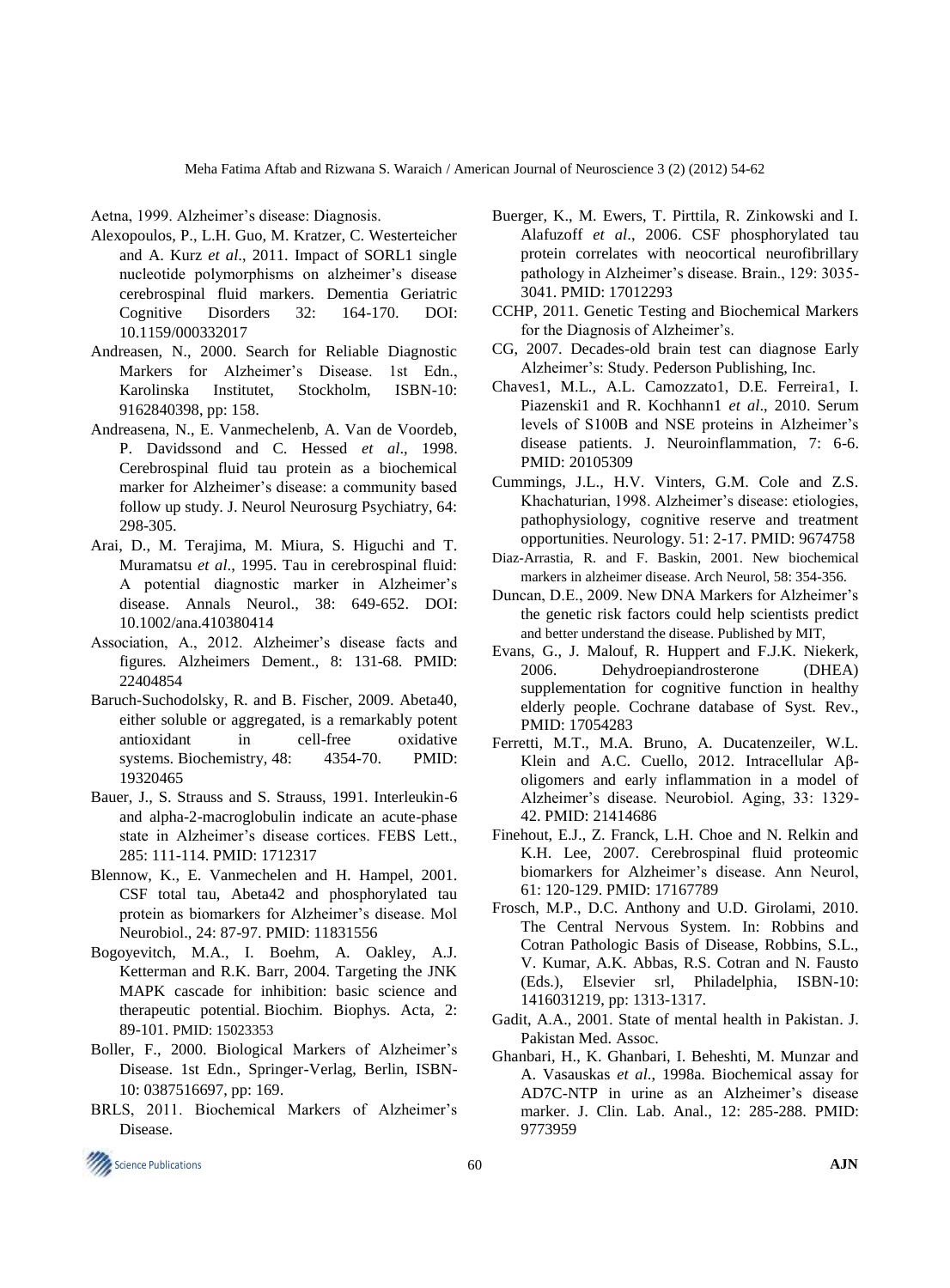Meha Fatima Aftab and Rizwana S. Waraich / American Journal of Neuroscience 3 (2) (2012) 54-62

- Ghanbari, H., K. Ghanbari, M. Munzar, M.D. Paul and M.D. Averback, 1998b. Specificity of AD7C-NTP as a Biochemical Marker for Alzheimer's Disease.
- Ghanbari, H.A., B.E. Miller, H.J. Haigler, M. Arato and G. Bissette *et al*., 1990. Biochemical Assay of Alzheimer's Disease-Associated Protein(s) in Human Brain Tissue, Jama, 263: 2907-2910. PMID: 2187102
- Harigaya, Y., M. Shoji, T. Nakamura, E. Matsubara and K. Hosoda *et al*., 1995. Alpha 1-antichymotrypsin level in cerebrospinal fluid is closely associated with late ons*et Al*zheimer's disease. Int. Med., 34: 481- 484. PMID: 7549128
- Harvey, R.A., P.C. Champe, B.D. Fisher, 2006. Lippincott's Illustrated Reviews: Microbiology. 2nd Edn., Lippincott Williams and Wilkins, ISBN-10: 0781782155,pp: 432.
- Humpel, C., 2011. Identifying and validating biomarkers for Alzheimer's disease. Trends Biotechnol., 29: 26- 32. PMID: 20971518
- [Ingenbleek, Y](http://www.ncbi.nlm.nih.gov/pubmed?term=Ingenbleek%20Y%5BAuthor%5D&cauthor=true&cauthor_uid=7946531) and V. [Young,](http://www.ncbi.nlm.nih.gov/pubmed?term=Young%20V%5BAuthor%5D&cauthor=true&cauthor_uid=7946531) 1994. Transthyretin (prealbumin) in health and disease: Nutritional Implications. Annu Rev Nutr., 14: 495-533. PMID: 7946531
- [Kennard,](http://alzheimers.about.com/bio/Christine-Kennard-10891.htm) C., 2005. Biochemical 'barcode' may be the Key to Alzheimer's Diagnosis.
- Kim, D.K., M.Y. Seo, S.W. Lim, S Kim and J.W. Kim *et al*., 2001. Serum Melanotransferrin, p97 as a Biochemical Marker of Alzheimer's Disease. Neuropsychopharmacology, 25: 84-90. PMID: 11377921
- Kim, S., S. Swaminathan, L. Shen, S.L. Risacher and K. Nho *et al*., 2011. Genome-wide association study of CSF biomarkers abeta1-42, t-tau and p-tau181p in the ADNI Cohort. Neurology, 76: 69-79. PMID: 21123754
- [Klein, W.L.,](http://www.ncbi.nlm.nih.gov/pubmed?term=Klein%20WL%5BAuthor%5D&cauthor=true&cauthor_uid=22785404) 2012. Synaptotoxic amyloid-β oligomers: A molecular basis for the cause, diagnosis and treatment of alzheimer's disease? [J. Alzheimers](http://www.ncbi.nlm.nih.gov/pubmed/22785404?dopt=Abstract)  [Dis.,](http://www.ncbi.nlm.nih.gov/pubmed/22785404?dopt=Abstract) PMID: 22785404
- Levy, S., M. McConville, G.A. Lazaro and P. Averback, 2007. Competitive ELISA studies of neural thread protein in urine in Alzheimer's disease. J. Clin. Lab. Anal., 21: 24-33. PMID: 17245761
- Liebermann, J., L. Schleissner, K.H. Tachiki and A.S. Kling, 1995. Serum  $\alpha$ 1-antichymotrypsin level as a marker for Alzheimer-type dementia. Neurobiol. Aging, 16: 747-753. DOI: 10.1016/0197- 4580(95)00056-K
- [Maddalena, A.](http://www.ncbi.nlm.nih.gov/pubmed?term=%22Maddalena%20A%22%5BAuthor%5D), A. [Papassotiropoulos,](http://www.ncbi.nlm.nih.gov/pubmed?term=%22Papassotiropoulos%20A%22%5BAuthor%5D) B. [Muller-](http://www.ncbi.nlm.nih.gov/pubmed?term=%22M%C3%BCller-Tillmanns%20B%22%5BAuthor%5D)[Tillmanns,](http://www.ncbi.nlm.nih.gov/pubmed?term=%22M%C3%BCller-Tillmanns%20B%22%5BAuthor%5D) H.H. [Jung](http://www.ncbi.nlm.nih.gov/pubmed?term=%22Jung%20HH%22%5BAuthor%5D) and T. [Hegi](http://www.ncbi.nlm.nih.gov/pubmed?term=%22Hegi%20T%22%5BAuthor%5D) *et al*., 2003. Biochemical diagnosis of Alzheimer disease by measuring the cerebrospinal fluid ratio of phosphorylated tau protein to beta-amyloid peptide42. Arch Neurol., 60: 1202-6. PMID: 12975284
- Maes, O.C., S. Kravitz, Y. Mawal, H. Su and A. Liberman *et al*., 2006. Characterization of alpha1 antitrypsin as a heme oxygenase-1 suppressor in Alzheimer plasma. Neurobiol. Dis., 24: 89-100. PMID: 16887359
- Maloney, B. and D.K. Lahiri, 2011. The Alzheimer's amyloid β-peptide (Aβ) binds a specific DNA Aβinteracting domain (AβID) in the APP, BACE1 and APOE promoters in a sequence-specific manner: characterizing a new regulatory motif. Gene, 2: 1- 12. PMID: 21699964
- Masliah, E., G.M. Cole, L.A. Hansen, M. Mallorey and T. Albright *et al*., 1991. Protein kinase c alteration is an early biochemical marker in alzheimer's disease. J. Neurosci., 11: 2759-2767. PMID: 1880547
- Matsubara, E., S. Hirai, M. Amari, M. Shoji and H. Yamaguchi *et al*., 1990. α1-antichymotrypsin as a possible biochemical marker for Alzheimer-type dementia. Annals Neurol., 28: 561-567. DOI: 10.1002/ana.410280414
- Mattsson, N., H. Zetterberg, O. Hansson, N. Andreasen and L. Parnetti *et al*., 2009. CSF biomarkers and incipient alzheimer disease in patients with mild cognitive impairment. JAMA, 302: 385-393. PMID: 19622817
- Mo, Q., S.F. Lu and N.G. Simon, 2006. [Dehydroepiandrosterone and its metabolites:](http://linkinghub.elsevier.com/retrieve/pii/S0960-0760(06)00039-2)  [Differential effects on androgen receptor trafficking](http://linkinghub.elsevier.com/retrieve/pii/S0960-0760(06)00039-2)  [and transcriptional activity.](http://linkinghub.elsevier.com/retrieve/pii/S0960-0760(06)00039-2) J. Steroid Biochem. Mol. Biol., 99: 50-58. PMID: 16524719
- Molloy, D.W., B.M. Kucher, S. Jiang and M.P. Rathbone, 2009. A Pilot Study of Inflammatory Markers in Alzheimer's Disease. McMaster University.
- Monte, S.M.D.L. and J.R. Wands, 2002. The AD7c-ntp neuronal thread protein biomarker for detecting Alzheimer's disease. Frontiers Biosci., 3: 345-353. PMID: 12214056
- Muller, U.C. and H. Zheng, 2011. Physiological functions of APP family proteins. Cold Spring Harbor Laboratory Press, DOI: 10.1101/cshperspect.a006288